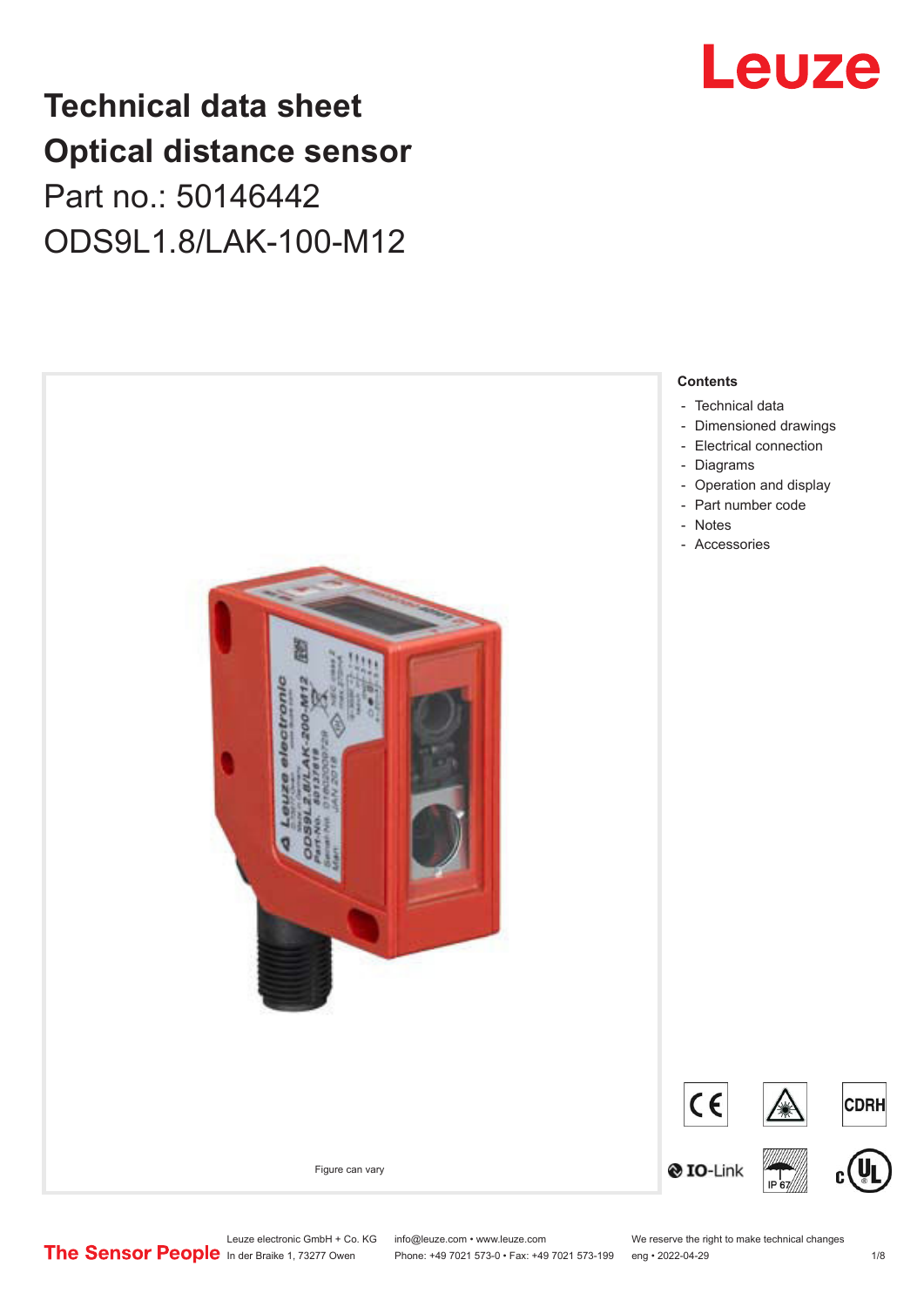## <span id="page-1-0"></span>**Technical data**

#### **Basic data**

| <b>Series</b>           | 9                                      |
|-------------------------|----------------------------------------|
| Application             | Fill-level monitoring                  |
|                         | Length measurement in material cutting |
|                         | Object measurement                     |
| Type of scanning system | Against object                         |

#### **Special version**

**Special version** Activation input

Deactivation input Teach input

#### **Optical data**

| Beam path                            | Collimated             |
|--------------------------------------|------------------------|
| Light source                         | Laser, Red             |
| Wavelength                           | 650 nm                 |
| Laser class                          | 1, IEC/EN 60825-1:2014 |
| <b>Transmitted-signal shape</b>      | Pulsed                 |
| <b>Pulse duration</b>                | 22,000 µs              |
| Light spot size [at sensor distance] | 1 mm [100 mm]          |
| Type of light spot geometry          | Round                  |

#### **Measurement data**

| $50100$ mm           |
|----------------------|
| $0.01$ mm            |
| 0.5%                 |
| Measurement distance |
| $0.05$ mm            |
| $0.02$ %/K           |
| No                   |
| Triangulation        |
|                      |

#### **Electrical data**

**Protective circuit** Polarity reversal protection Short circuit protected Transient protection **Performance data** Supply voltage U<sub>B</sub><br>Residual ripple 18 ... 30 V, DC **Resident 15 %, From U<sub>B</sub>**<br>**Resident 0 ... 50 mA Open-circuit current Inputs Number of digital switching inputs** 1 Piece(s) **Switching inputs Voltage type** DC **Switching voltage** U<sub>B</sub> **Digital switching input 1 Function Activation** input Deactivation input Teach input Trigger

#### **Outputs**

**Number of analog outputs** 1 Piece(s) **Number of digital switching outputs** 1 Piece(s)

|                         | Analog output 1                                   |                                                                                                |  |
|-------------------------|---------------------------------------------------|------------------------------------------------------------------------------------------------|--|
|                         | <b>Type</b>                                       | Configurable, factory setting: current                                                         |  |
|                         | Assignment                                        | Connection 1, pin 2                                                                            |  |
|                         | <b>Switching outputs</b>                          |                                                                                                |  |
|                         | <b>Voltage type</b>                               | DC                                                                                             |  |
|                         | <b>Switching voltage</b>                          | high: $\geq (U_{B} - 2V)$                                                                      |  |
|                         |                                                   | low: $\leq 2$ V                                                                                |  |
|                         |                                                   |                                                                                                |  |
|                         | <b>Switching output 1</b><br><b>Assignment</b>    | Connection 1, pin 4                                                                            |  |
|                         | <b>Switching element</b>                          | Transistor, Push-pull                                                                          |  |
|                         | <b>Switching principle</b>                        | IO-Link / light switching (PNP)/dark swit-                                                     |  |
|                         |                                                   | ching (NPN)                                                                                    |  |
|                         | <b>Timing</b>                                     |                                                                                                |  |
| Response time           |                                                   | 1 ms, Under constant ambient<br>conditions, 90% diffuse reflection, stan-<br>dard measure mode |  |
|                         | <b>Readiness delay</b>                            | 300 ms                                                                                         |  |
|                         | Interface                                         |                                                                                                |  |
|                         |                                                   |                                                                                                |  |
| Type                    |                                                   | IO-Link                                                                                        |  |
|                         |                                                   |                                                                                                |  |
|                         | <b>IO-Link</b><br><b>COM</b> mode                 | COM <sub>3</sub>                                                                               |  |
|                         | <b>Profile</b>                                    | Smart sensor profile                                                                           |  |
|                         | Min. cycle time                                   | $COM3 = 0.5$ ms                                                                                |  |
|                         |                                                   | 2.V                                                                                            |  |
|                         | <b>Frame type</b><br>Port type                    | A                                                                                              |  |
|                         | <b>Specification</b>                              | V1.1                                                                                           |  |
|                         |                                                   | <b>Yes</b>                                                                                     |  |
|                         | <b>SIO-mode support</b><br><b>Process data IN</b> | 4 byte                                                                                         |  |
|                         | <b>Process data OUT</b>                           | 8 bit                                                                                          |  |
|                         | Dual-core operating mode                          | Yes                                                                                            |  |
|                         |                                                   |                                                                                                |  |
|                         | <b>Connection</b>                                 |                                                                                                |  |
|                         | <b>Number of connections</b>                      | 1 Piece(s)                                                                                     |  |
|                         | <b>Connection 1</b>                               |                                                                                                |  |
|                         | <b>Function</b>                                   | Signal IN                                                                                      |  |
|                         |                                                   | Signal OUT                                                                                     |  |
|                         |                                                   | Voltage supply                                                                                 |  |
|                         | Type of connection                                | Connector, Turning, 90°                                                                        |  |
|                         | <b>Thread size</b>                                | M12                                                                                            |  |
|                         | Type                                              | Male                                                                                           |  |
|                         | <b>Material</b>                                   | Plastic                                                                                        |  |
|                         | No. of pins                                       | 5-pin                                                                                          |  |
|                         | Encoding                                          | A-coded                                                                                        |  |
|                         | <b>Mechanical data</b>                            |                                                                                                |  |
|                         | Design                                            | Cubic                                                                                          |  |
|                         | Dimension (W x H x L)                             | 21 mm x 50 mm x 50 mm                                                                          |  |
| <b>Housing material</b> |                                                   | Plastic                                                                                        |  |
|                         | Lens cover material                               | Glass                                                                                          |  |
|                         | Net weight                                        | 50 <sub>g</sub>                                                                                |  |
|                         | <b>Housing color</b>                              | Red                                                                                            |  |
|                         | <b>Type of fastening</b>                          | Through-hole mounting                                                                          |  |
|                         |                                                   | Via optional mounting device                                                                   |  |
|                         |                                                   |                                                                                                |  |

# Leuze

Leuze electronic GmbH + Co. KG info@leuze.com • www.leuze.com We reserve the right to make technical changes<br>
The Sensor People in der Braike 1, 73277 Owen Phone: +49 7021 573-0 • Fax: +49 7021 573-199 eng • 2022-04-29

Phone: +49 7021 573-0 • Fax: +49 7021 573-199 eng • 2022-04-29 2/8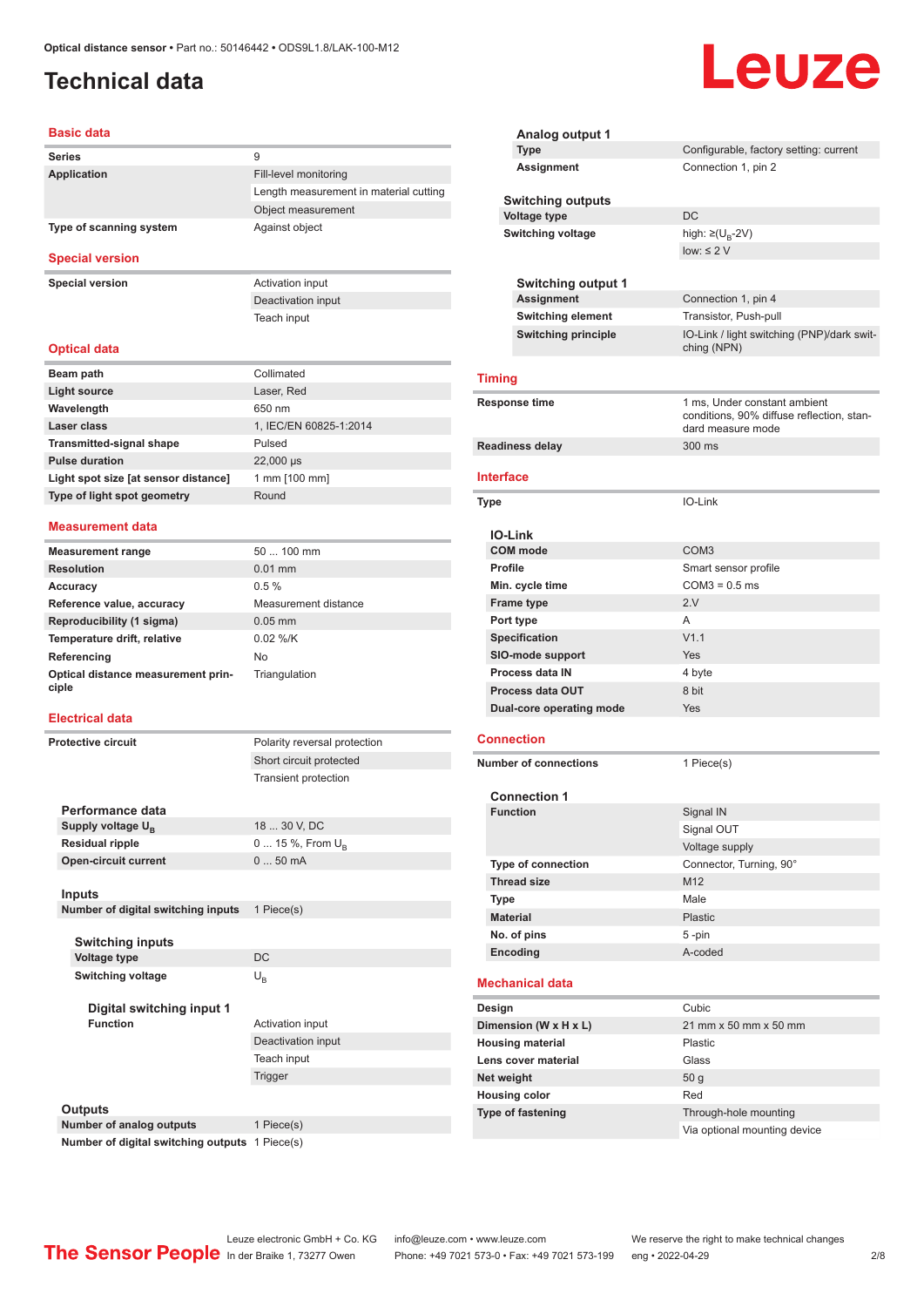## **Technical data**

## **Leuze**

#### **Operation and display**

| Type of display                | LED             |
|--------------------------------|-----------------|
|                                | OLED display    |
| <b>Number of LEDs</b>          | 2 Piece(s)      |
| <b>Operational controls</b>    | Control buttons |
|                                | PC software     |
|                                |                 |
| <b>Environmental data</b>      |                 |
| Ambient temperature, operation | $-2050 °C$      |
| Ambient temperature, storage   | $-3070 °C$      |

#### **Certifications**

| Degree of protection    | IP 67 |
|-------------------------|-------|
| <b>Protection class</b> |       |
| <b>Certifications</b>   |       |

#### **Classification**

| <b>Customs tariff number</b> | 90318020 |
|------------------------------|----------|
| <b>ECLASS 5.1.4</b>          | 27270801 |
| <b>ECLASS 8.0</b>            | 27270801 |
| <b>ECLASS 9.0</b>            | 27270801 |
| <b>ECLASS 10.0</b>           | 27270801 |
| <b>ECLASS 11.0</b>           | 27270801 |
| ECLASS 12.0                  | 27270916 |
| <b>ETIM 5.0</b>              | EC001825 |
| <b>ETIM 6.0</b>              | EC001825 |
| <b>ETIM 7.0</b>              | EC001825 |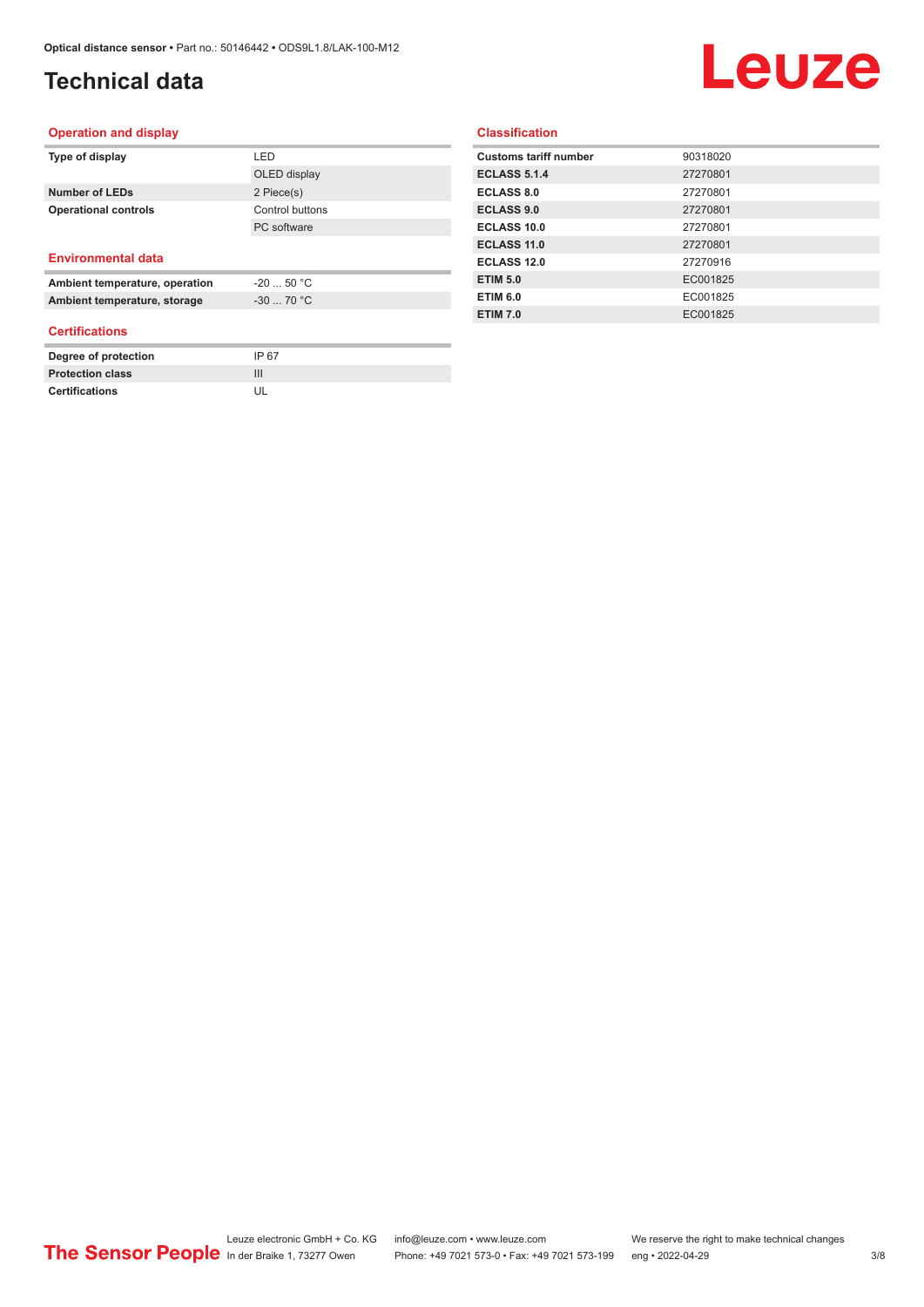## <span id="page-3-0"></span>**Dimensioned drawings**

All dimensions in millimeters



## Leuze

**Electrical connection**

#### **Connection 1**

| <b>Function</b>    | Signal IN      |
|--------------------|----------------|
|                    | Signal OUT     |
|                    | Voltage supply |
| Type of connection | Connector      |
| <b>Thread size</b> | M12            |
| <b>Type</b>        | Male           |
| <b>Material</b>    | Plastic        |
| No. of pins        | $5$ -pin       |
| Encoding           | A-coded        |

Leuze electronic GmbH + Co. KG info@leuze.com • www.leuze.com We reserve the right to make technical changes<br>
The Sensor People in der Braike 1, 73277 Owen Phone: +49 7021 573-0 • Fax: +49 7021 573-199 eng • 2022-04-29

Phone: +49 7021 573-0 • Fax: +49 7021 573-199 eng • 2022-04-29 4/8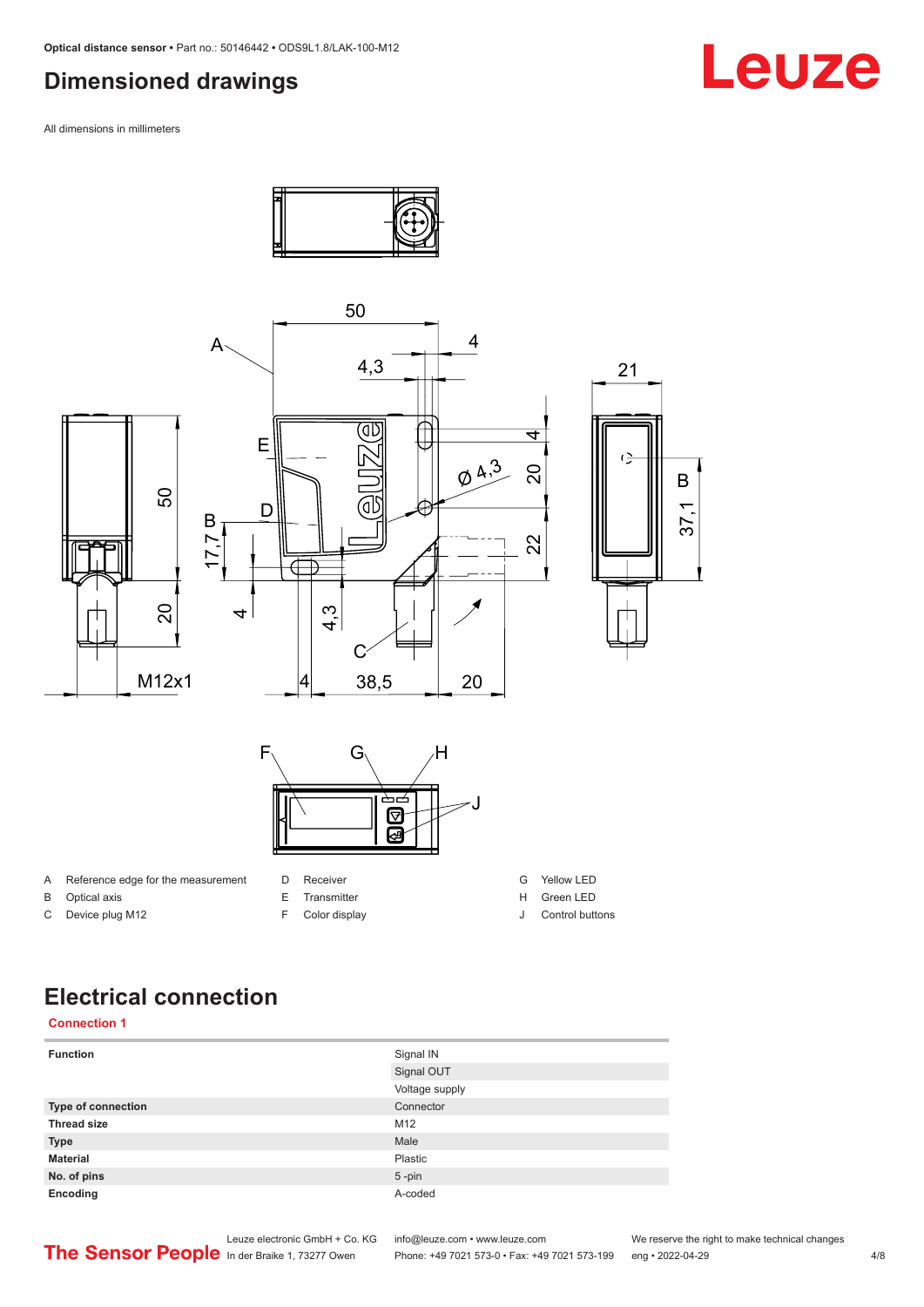## <span id="page-4-0"></span>**Electrical connection**

**Pin Pin assignment 1** 18 ... 30 V DC + **2** OUT mA / V **3** GND **4** IO-Link / OUT 1

**5** multi funct

## **Diagrams**

Characteristic curve of analog output



### Accuracy of measurement



- x Measurement distance
- y Max. measurement error
- a 0.5% of measurement value



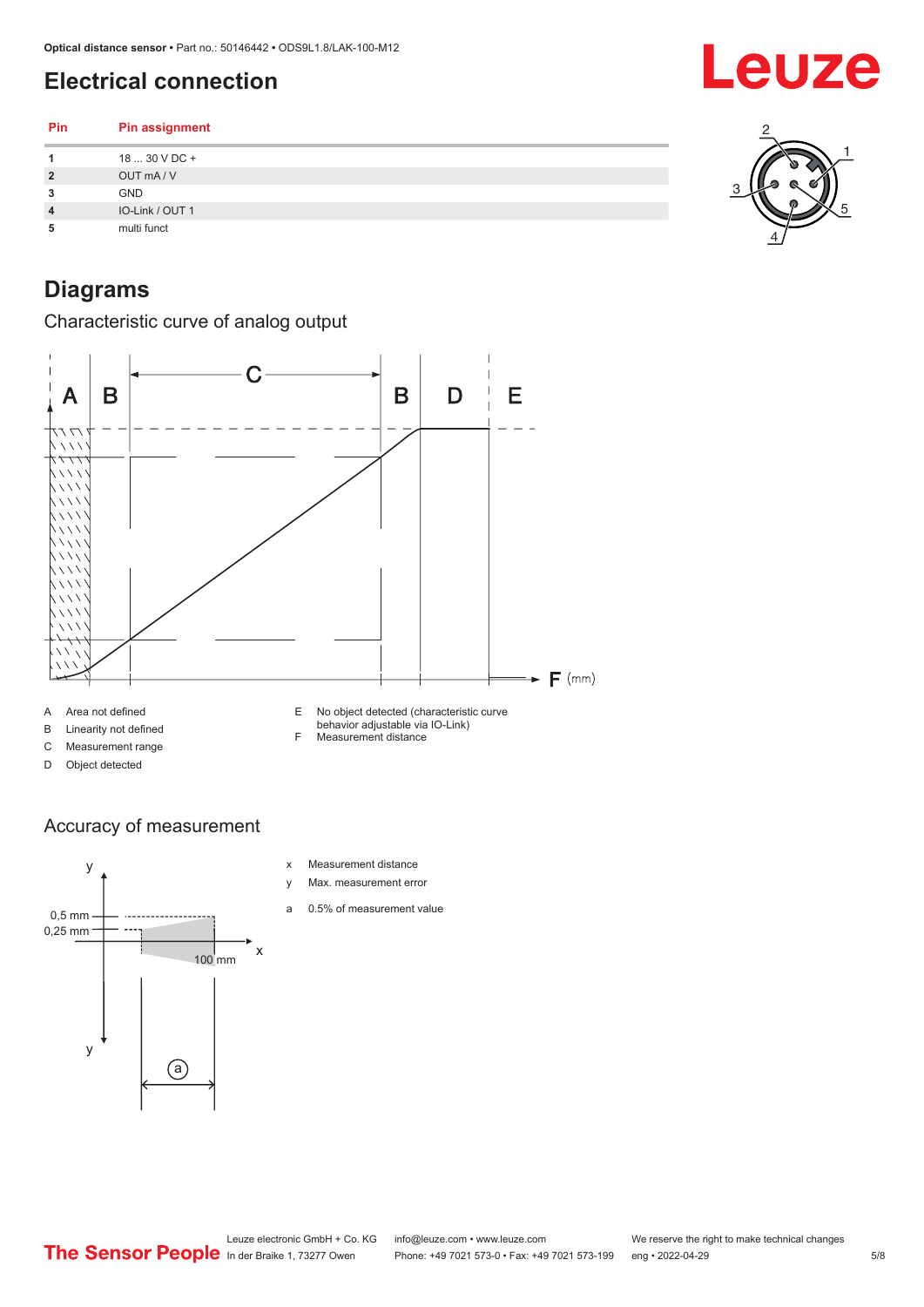## <span id="page-5-0"></span>**Operation and display**

| Leuze |  |
|-------|--|
|       |  |

÷

| <b>LED</b> | Display                  | <b>Meaning</b>                  |
|------------|--------------------------|---------------------------------|
|            | Green, continuous light  | Ready                           |
|            | Yellow, continuous light | Object in the measurement range |

### **Part number code**

Part designation: **ODS9XX.Y/ZAB-CCC-DDD**

| ODS9       | <b>Operating principle</b><br>Optical distance sensor of the 9 series                                                                                                                                    |
|------------|----------------------------------------------------------------------------------------------------------------------------------------------------------------------------------------------------------|
| <b>XX</b>  | <b>Light source</b><br>L <sub>2</sub> : laser class 2<br>L1: laser class 1                                                                                                                               |
| Y          | Equipment<br>8: OLED display and membrane keyboard for configuration                                                                                                                                     |
| z          | Switching output/function OUT 1/IN: Pin 4 or black conductor<br>$L: IO-Link$                                                                                                                             |
| A          | Switching output / function OUT 2/IN: pin 2 or white conductor<br>A: Analog output<br>6: push-pull switching output, PNP light switching, NPN dark switching                                             |
| B          | Switching output / function OUT 3/IN: Pin 5<br>X: pin not used<br>6: push-pull switching output, PNP light switching, NPN dark switching<br>K: Multifunction input (factory setting: deactivation input) |
| <b>CCC</b> | <b>Operating range</b><br>100: operating range 50  100 mm<br>200: operating range 50  200 mm<br>450: operating range 50  450 mm<br>650: operating range 50  650 mm<br>1050: operating range 50  1050 mm  |
| <b>DDD</b> | <b>Electrical connection</b><br>M12: M12 connector                                                                                                                                                       |
|            | <b>Note</b>                                                                                                                                                                                              |
|            | $\&$ A list with all available device types can be found on the Leuze website at www.leuze.com.                                                                                                          |

### **Notes**

|  | Observe intended use!                                                                 |
|--|---------------------------------------------------------------------------------------|
|  | $\%$ This product is not a safety sensor and is not intended as personnel protection. |
|  | $\%$ The product may only be put into operation by competent persons.                 |
|  | ♦ Only use the product in accordance with its intended use.                           |

|  | <b>ATTENTION! LASER RADIATION - CLASS 1 LASER PRODUCT</b>                                                                                                                                                                                                                                                                                   |
|--|---------------------------------------------------------------------------------------------------------------------------------------------------------------------------------------------------------------------------------------------------------------------------------------------------------------------------------------------|
|  | The device satisfies the requirements of IEC/EN 60825-1:2014 safety requlations for a product of laser class 1 and complies with 21 CFR 1040.10 except<br>for conformance with IEC 60825-1 Ed. 3., as described in Laser Notice No. 56, dated May 8, 2019.<br>$\&$ Observe the applicable statutory and local laser protection regulations. |
|  | $\%$ The device must not be tampered with and must not be changed in any way.<br>There are no user-serviceable parts inside the device.<br>Repairs must only be performed by Leuze electronic GmbH + Co. KG.                                                                                                                                |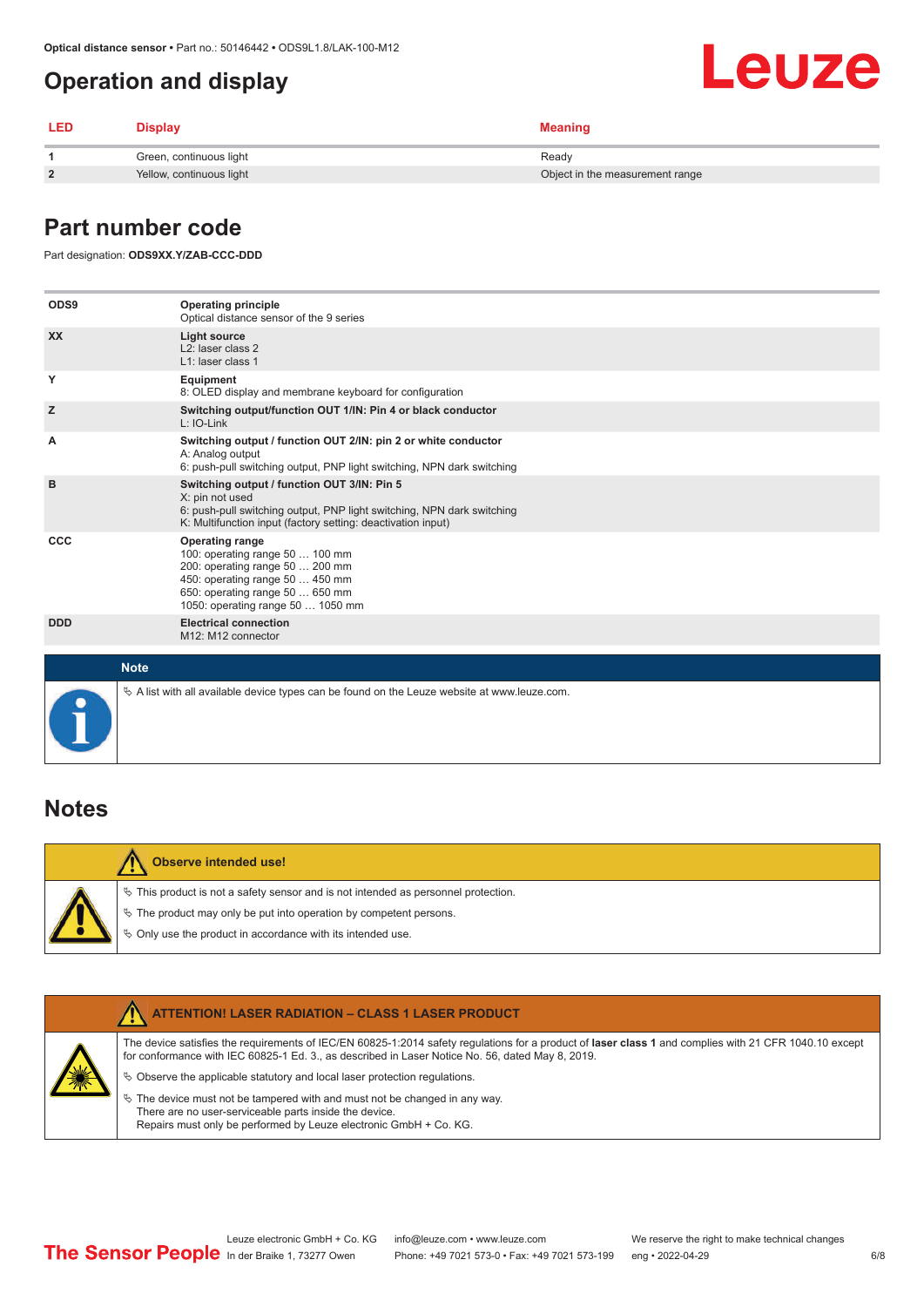## **Accessories**



## Connection technology - Connection cables

|            | Part no. | <b>Designation</b>     | <b>Article</b>   | <b>Description</b>                                                                                                                                                                |
|------------|----------|------------------------|------------------|-----------------------------------------------------------------------------------------------------------------------------------------------------------------------------------|
| W          | 50133855 | KD S-M12-5A-V1-020     | Connection cable | Connection 1: Connector, M12, Axial, Female, A-coded, 5-pin<br>Connector, LED: No<br>Connection 2: Open end<br>Shielded: Yes<br>Cable length: 2.000 mm<br>Sheathing material: PVC |
|            | 50133856 | KD S-M12-5A-V1-050     | Connection cable | Connection 1: Connector, M12, Axial, Female, A-coded, 5-pin<br>Connector, LED: No<br>Connection 2: Open end<br>Shielded: Yes<br>Cable length: 5.000 mm<br>Sheathing material: PVC |
| <b>MIL</b> | 50132077 | KD U-M12-5A-V1-<br>020 | Connection cable | Connection 1: Connector, M12, Axial, Female, A-coded, 5-pin<br>Connector, LED: No<br>Connection 2: Open end<br>Shielded: No<br>Cable length: 2.000 mm<br>Sheathing material: PVC  |
|            | 50132079 | KD U-M12-5A-V1-<br>050 | Connection cable | Connection 1: Connector, M12, Axial, Female, A-coded, 5-pin<br>Connector, LED: No<br>Connection 2: Open end<br>Shielded: No<br>Cable length: 5.000 mm<br>Sheathing material: PVC  |

## Mounting technology - Mounting brackets

| Part no. | <b>Designation</b> | <b>Article</b>   | <b>Description</b>                                                                                                                                                                                                            |
|----------|--------------------|------------------|-------------------------------------------------------------------------------------------------------------------------------------------------------------------------------------------------------------------------------|
| 50118543 | BT 300M.5          | Mounting bracket | Design of mounting device: Angle, L-shape<br>Fastening, at system: Through-hole mounting<br>Mounting bracket, at device: Screw type, Suited for M4 screws<br>Type of mounting device: Adjustable<br>Material: Stainless steel |

## Mounting technology - Rod mounts

| Part no. | <b>Designation</b> | <b>Article</b>  | <b>Description</b>                                                                                                                                                                                                                                           |
|----------|--------------------|-----------------|--------------------------------------------------------------------------------------------------------------------------------------------------------------------------------------------------------------------------------------------------------------|
| 50117252 | BTU 300M-D12       | Mounting system | Design of mounting device: Mounting system<br>Fastening, at system: For 12 mm rod, Sheet-metal mounting<br>Mounting bracket, at device: Screw type, Suited for M4 screws<br>Type of mounting device: Clampable, Adjustable, Turning, 360°<br>Material: Metal |